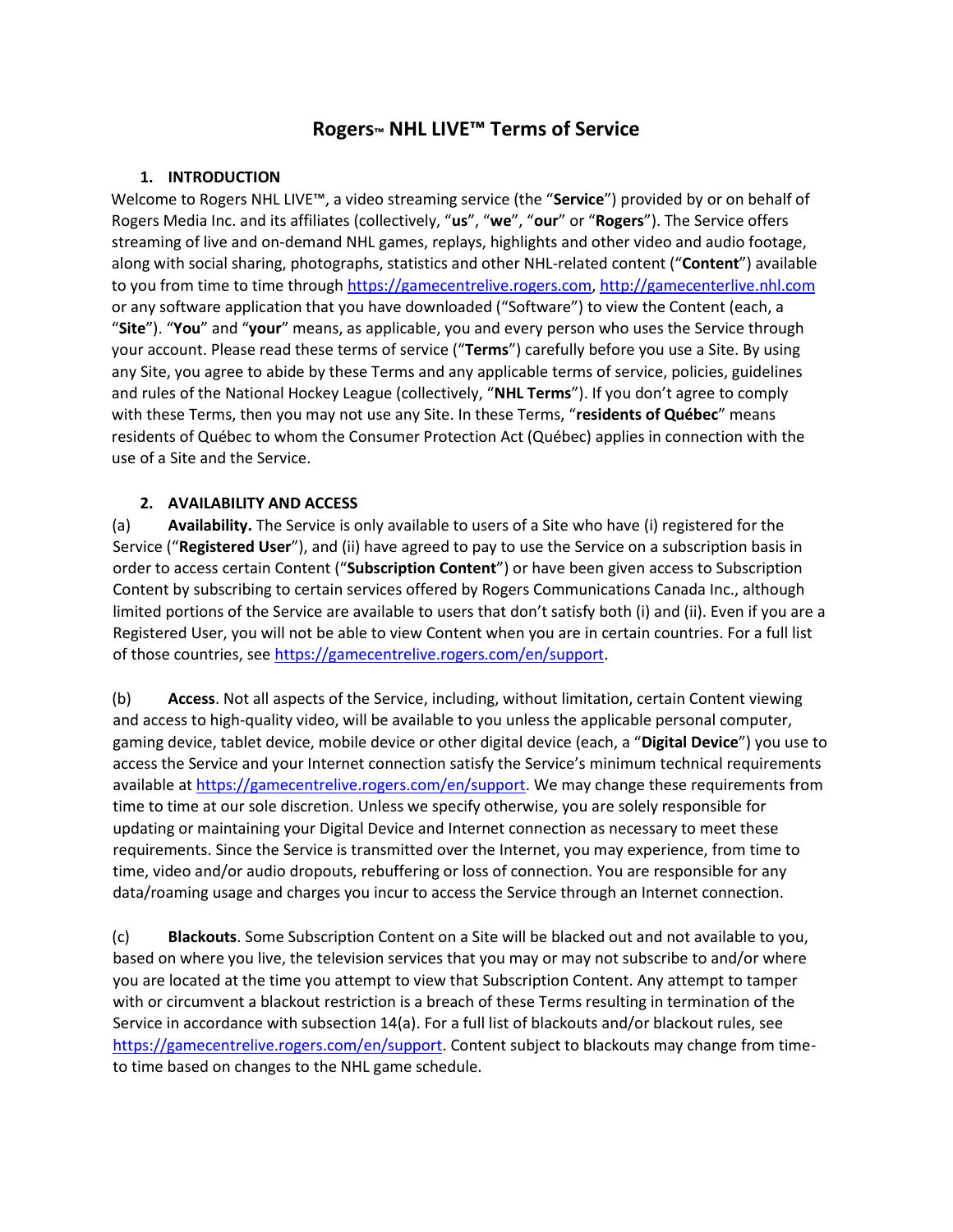#### **3. REGISTRATION**

To obtain access to the Subscription Content, you will be required to become a Registered User by registering for a MyRogers™ account, although you may be considered a Registered User on certain Sites that allow you to access the Subscription Content using other credentials. You agree that any information you supply to become a Registered User will be accurate and complete and that you will not register under the name of, nor attempt to use the Service under the name of, another person. You agree to promptly update any information necessary to ensure that your registration is kept accurate, current and complete. If you have a MyRogers account, you will be responsible for preserving the confidentiality of your MyRogers account password and will notify us immediately of any known or suspected unauthorized use of your MyRogers account and agree to take any reasonable steps necessary to prevent any reoccurrence. You may be held liable for any loss or damage incurred by Rogers or any other user or visitor to a Site due to another party using your MyRogers account.

### **4. MODIFICATIONS**

(a) **General.** We may modify these Terms at any time at our sole discretion and any modifications will become effective immediately upon posting to a Site. You agree to review these Terms regularly for updates by checking the date below. Your continued use of a Site after any modifications are posted will constitute acceptance of those modifications.

(b) **Registered Users.** If you are a Registered User, then we may modify these Terms or change any aspect of the Service at any time, upon no less than **30** days' prior written notice to you. If you do not accept any modification to these Terms or change to the Service, then your sole remedy is to terminate these Terms by no longer using any Site and the Service by sending us a notice to that effect no later than **30** days after the modification or change takes effect.

### **5. PRIVACY**

Rogers respects the privacy of our visitors to and users of a Site. Our collection, use and disclosure of personal information in connection with a Site are governed by the Rogers Media Privacy FAQ located at [http://www.rogerspublishing.ca/privacy.shtml.](http://www.rogerspublishing.ca/privacy.shtml) Personal information collected in connection with a Site may be stored and processed in or outside Canada and may be subject to the laws of other jurisdictions.

Rogers will share your information with the NHL in connection with your use and payment of the Service as well as to identify you and your subscription.

# **6. SUBSCRIPTION CONTENT**

The following additional terms apply to Subscription Content that you subscribe to directly through Rogers. If you subscribe to Subscription Content through a third party, then you will need to check with that third party for any additional terms that may apply.

- (a) **Pricing.** All prices listed on a Site for the Service are in Canadian dollars. Prices and availability of Subscription Content are subject to change at any time.
- (b)**Agreement to Pay.** You agree to pay for all Subscription Content subscribed through your account. Payment must be made using a valid credit card (Visa, MasterCard or American Express) or by charging your purchase to your Rogers bill. If paying by credit card, you authorize us to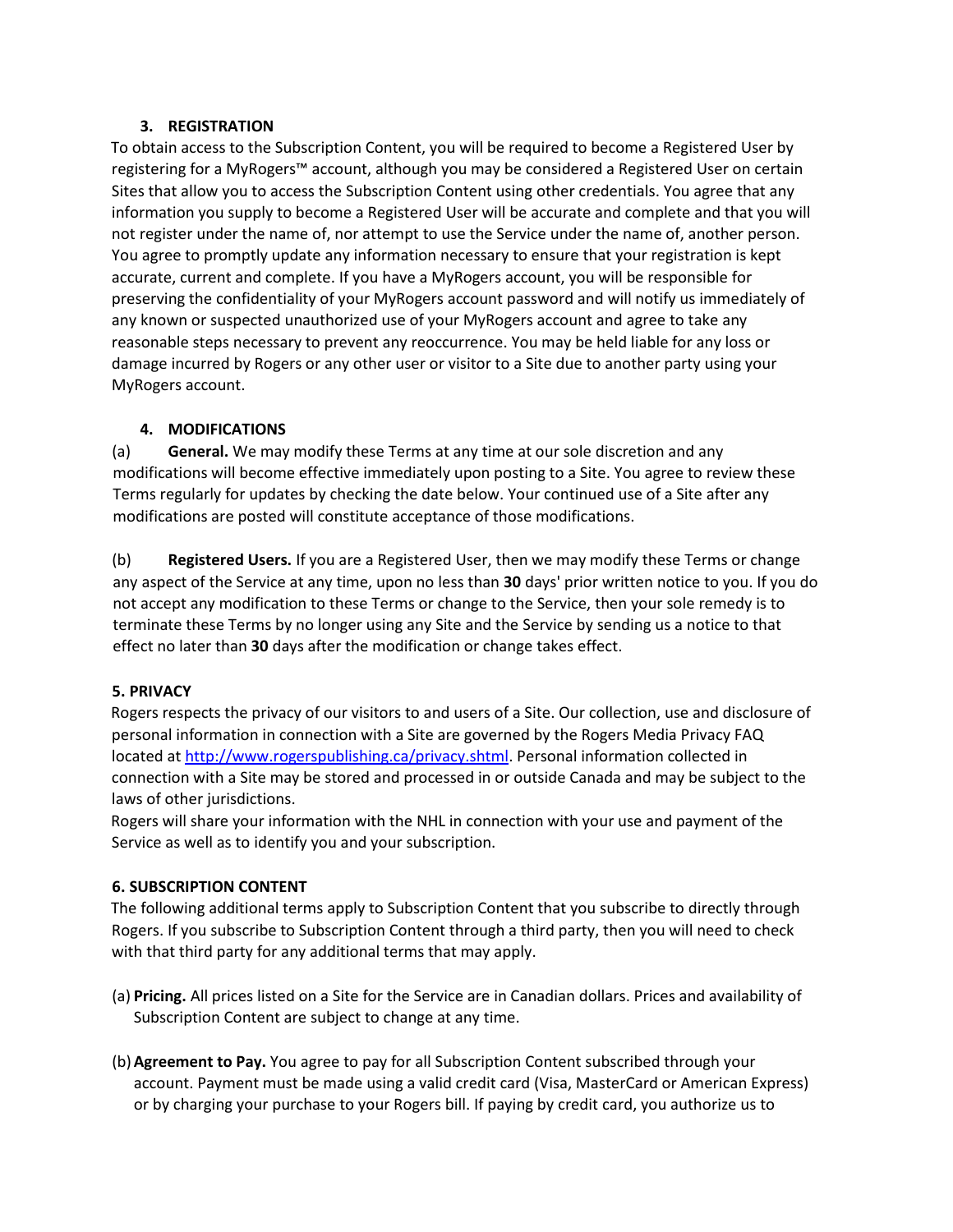charge the credit card that you provide to us the amount representing the price of the Subscription Content that you ordered (plus applicable taxes), which may be a single payment or on a monthly basis, as indicated when you subscribe. If you have pre-authorized payments of Subscription Content on your credit card, you agree to promptly update any information necessary to ensure that the payments are processed and acknowledge that you may not be able to access the Subscription Content if you fail to do so. If your Subscription Content includes a free trial, then you acknowledge that your credit card will be authorized for up to the amount representing the price of the Subscription Content during the free trial, however, your credit card will not be charged until after the end of the free trial. In the event of a credit card chargeback, the Subscription Content will not be accessible until resolution of the chargeback and there will be no refund for the period that your Subscription Content is inaccessible. If charging your subscription to your Rogers bill, your purchase will be governed by the Rogers Terms of Service.

(c) **Additional Terms.** Additional terms and conditions applicable to Subscription Content ("**Subscription Terms**"), including, without limitation, the length of the subscription period and any automatic renewals, will be presented to you prior to subscribing. If you subscribe to Subscription Content, then any applicable Subscription Terms will form part of our agreement with you.

- (d) **Subscription Confirmation.** Once you have subscribed to Subscription Content, you will receive an email confirmation. Please keep this email as it is your receipt for your subscription and includes your confirmation number and any applicable Subscription Terms.
- (e) **Automatic Renewals.** You may choose, at the time you subscribe to Subscription Content, for your subscription period to automatically renew. If so, you agree to pay for that renewal in accordance with subsection 6(b). Before the renewal date, we will notify you of the amount and effective date of the renewal and you will be given the opportunity to cancel your subscription by a prescribed deadline **Unless you notify us by that deadline that you wish to cancel any automatically renewing Subscription Content, you understand your subscription will automatically renew and you authorize us (without further notice to you) to charge the renewal subscription price (plus applicable taxes) to your credit card or Rogers bill.**
- (f) **Trial Period.** You may cancel your subscription to Subscription Content within 5 days from the date that you first access Subscription Content or from the effective date of any automatic renewal and receive a full refund of the subscription price, by notifying us through one of the contact options specified at Section 19. If you subscribe to Subscription Content again after cancelling, we may deny any further cancellation requests under this subsection made within a single NHL season.
- (g) **Refunds.** Subject to subsection 6(f), all Subscription Content sales are final: there are no refunds, exchanges or credits for any reason.

### **7. SOFTWARE**

For Software that you have downloaded from Rogers related to the use of the Service: (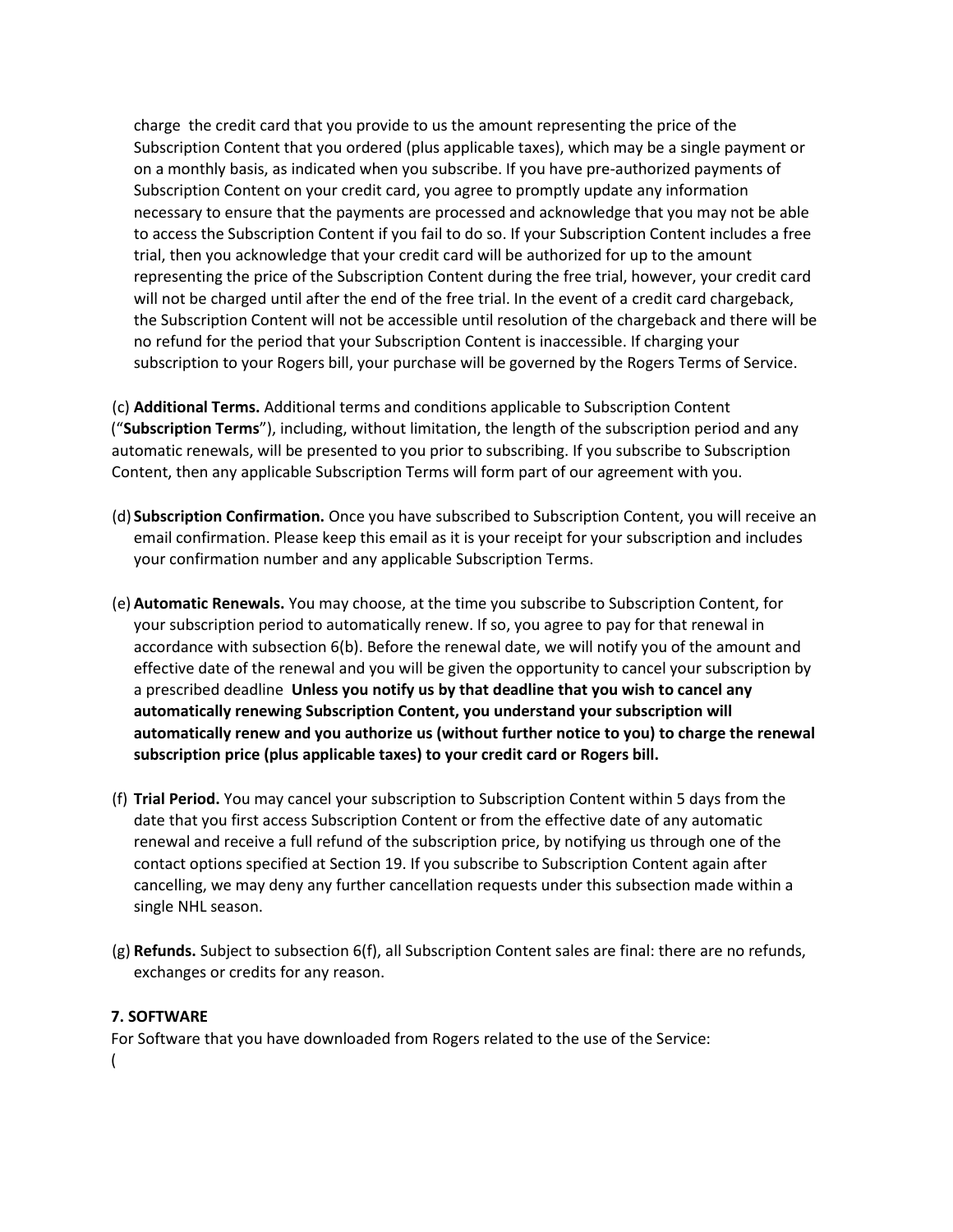a) **Licence.** Rogers grants to you a limited, non-exclusive, non-transferable, no-fee, revocable licence to install and use one copy of the executable code of the Software on each Digital Device that is connected to the Service. All other rights are reserved to Rogers, its licensors or suppliers.

(b) **Restrictions.** You acknowledge and agree that you have been granted a licence and not a transfer of ownership in the Software. You may not:

(i) Rent, lease, sell, sublicense, assign, distribute or otherwise transfer any portion of the Software or use it for any purpose other than in association with the Service;

(ii) Reverse engineer, decompile or disassemble any portion of the Software, except and only to theextent that this limitation is expressly prohibited by applicable law;

(iii) Copy, modify, alter or tamper with the Software (including without limitation the removal of any copyright or other proprietary notices from the Software) or create any derivative works of the Software; or

(iv) Attempt to defeat, avoid, by-pass, remove, deactivate or otherwise circumvent any software protection mechanisms.

# (c) **Data Maintenance, Support, and Software Updates/Changes (if applicable).**

(i) Rogers may elect to provide you with customer support and/or Software upgrades, enhancements or modifications (collectively, "**Support**"), in its sole discretion, and may terminate this Support at any time without notice to you.

(ii) Rogers may, without notice or liability, collect non-personal information regarding your Digital Device(s), hardware and software during the installation and/or use of the Software.

(iii) Rogers may change, suspend or discontinue any aspect of the Software at any time, including the availability of any Software feature, database, or content.

(iv) Rogers may impose limits on certain features and services or restrict your access to parts or all of the Software or the Service without notice or liability.

(v) Rogers, its licensors and other third party suppliers reserve the right to delete data from their servers, or prevent access to their servers or to change data categories for any reason that Rogers or third parties deem sufficient in their sole discretion at any time, without notice.

(vi) Nothing in these Terms imposes upon Rogers or Rogers' licensors any obligation to provide you with new, enhanced or additional Support at any time.

(vii) Rogers may connect remotely to and run scripts on your Digital Device(s). As part of remote Support, Rogers and its agents will have full access to your Digital Device(s).

(d) **Multiple Users.** You agree to cause all persons who use the Software through your Digital Device(s) to observe and comply with the Terms respecting that use. You further agree that you are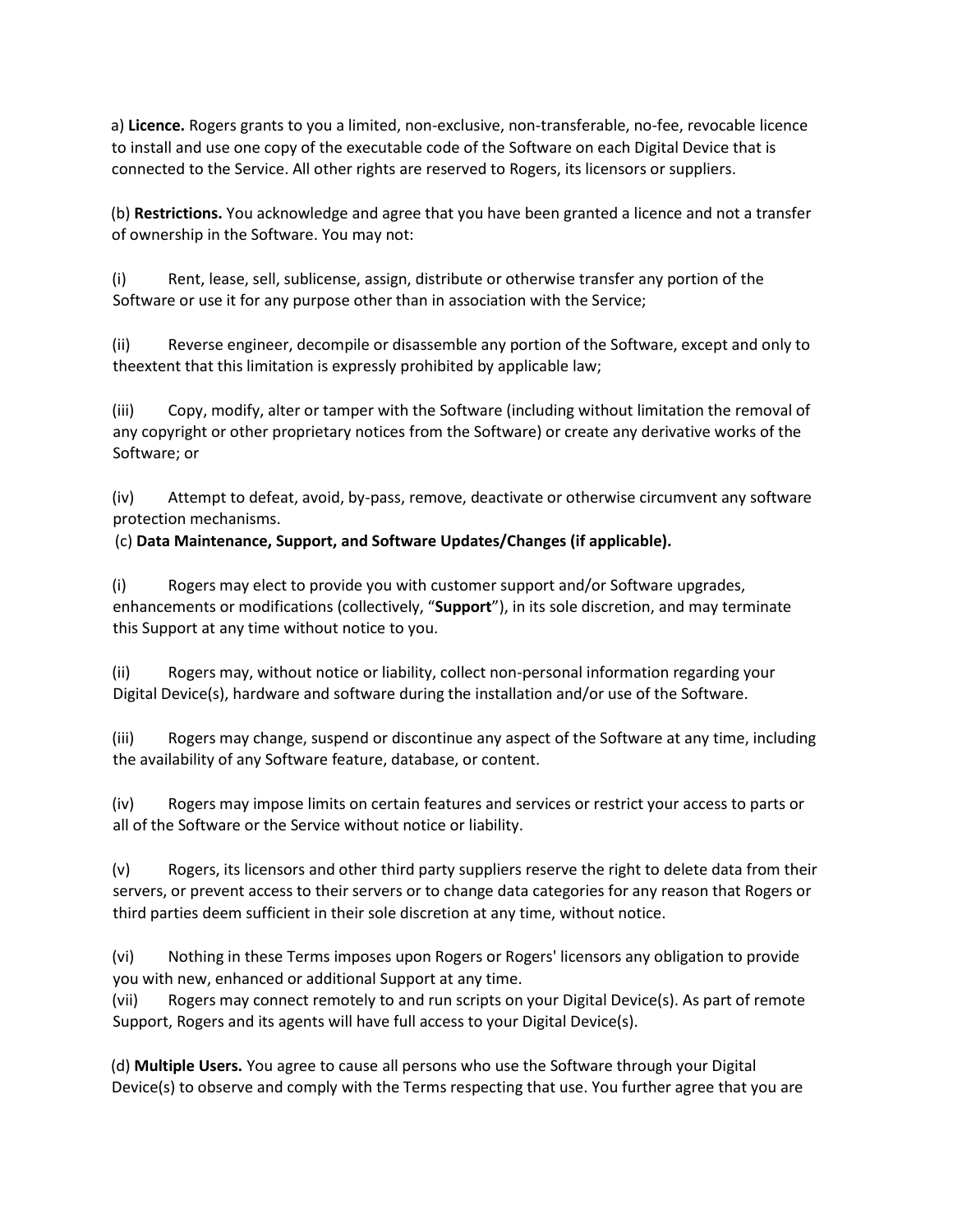solely responsible and liable for any and all breaches of the Terms, whether the breach is the result of use of the Software by you or by any other user of your Digital Device(s).

### **8. OWNERSHIP AND COPYRIGHT**

Except for the limited rights explicitly granted to you under these Terms, all right, title, interest and intellectual property rights in and to: (i) the Service and any Site and each component thereof; and (ii) any Content available through the Service and any Site, are the property of their respective owners and are protected by applicable trademark, copyright and/or other intellectual property laws and treaties.

Without limiting the generality of the foregoing, you do not acquire any ownership rights in the Content as a result of accessing it. You agree to abide by all copyright notices, information and restrictions contained in or displayed with the Content. These Terms do not grant you any licence or other rights in connection with any trademarks or logos appearing on any Site. You may not use any trademark or service mark appearing on any Site without the prior written consent of the rightful owner. Rogers will aggressively enforce our intellectual property rights to the fullest extent permitted by law, and that owners of any other intellectual property rights may also do so against you personally.

### **9. OTHER CONTENTS AND LINKS**

Rogers is not responsible for, and cannot guarantee the performance of, any products and services provided by any advertisers or others to whose sites we link. Unless otherwise indicated, those sites have been independently developed by third parties. A link to another site is not an endorsement of that site (nor of any product, service or other material offered on that site) by Rogers or its Content providers or licensors. Any dealings you have with advertisers found while using the Service are between you and the advertiser. You acknowledge and agree that Rogers is not responsible or liable to you for any content or other materials hosted and served from any website other than a Site.

### **10. CONTENT USAGE RESTRICTIONS**

(a) **General.** The Service and the Content are for your personal, non-commercial use, entertainment and enjoyment. You may not reproduce, duplicate, copy, translate, broadcast, publicly display, sell, transmit, retransmit, license, sub-license, publish or modify any of the Service or the Content without the prior written consent of the owner. Unless otherwise permitted through a Site, you may not distribute copies of Content or materials found on a Site in any form (including by email or other electronic means), without the prior written consent of the owner. Of course, you may encourage others to access the information themselves on a Site and to tell them how to find it.

(b) **Links.** We welcome links to the homepage of a Site. You may only establish a hypertext link to the homepage of a Site if: (i) the link does not state or imply any affiliation, connection, sponsorship, or approval of your site by Rogers or create the false appearance that an entity is associated with or sponsored by us, and (ii) the appearance, position and other aspects of the link does not damage or dilute the goodwill associated with us or our trademarks. We do not permit framing or inline linking to a Site or any portion of it.

### **11. SUBMISSIONS AND POSTINGS**

For any content that you upload, post, transmit, distribute or otherwise make available for inclusion on a Site (your "**Contributions**"), you must be, or have first obtained permission from, the rightful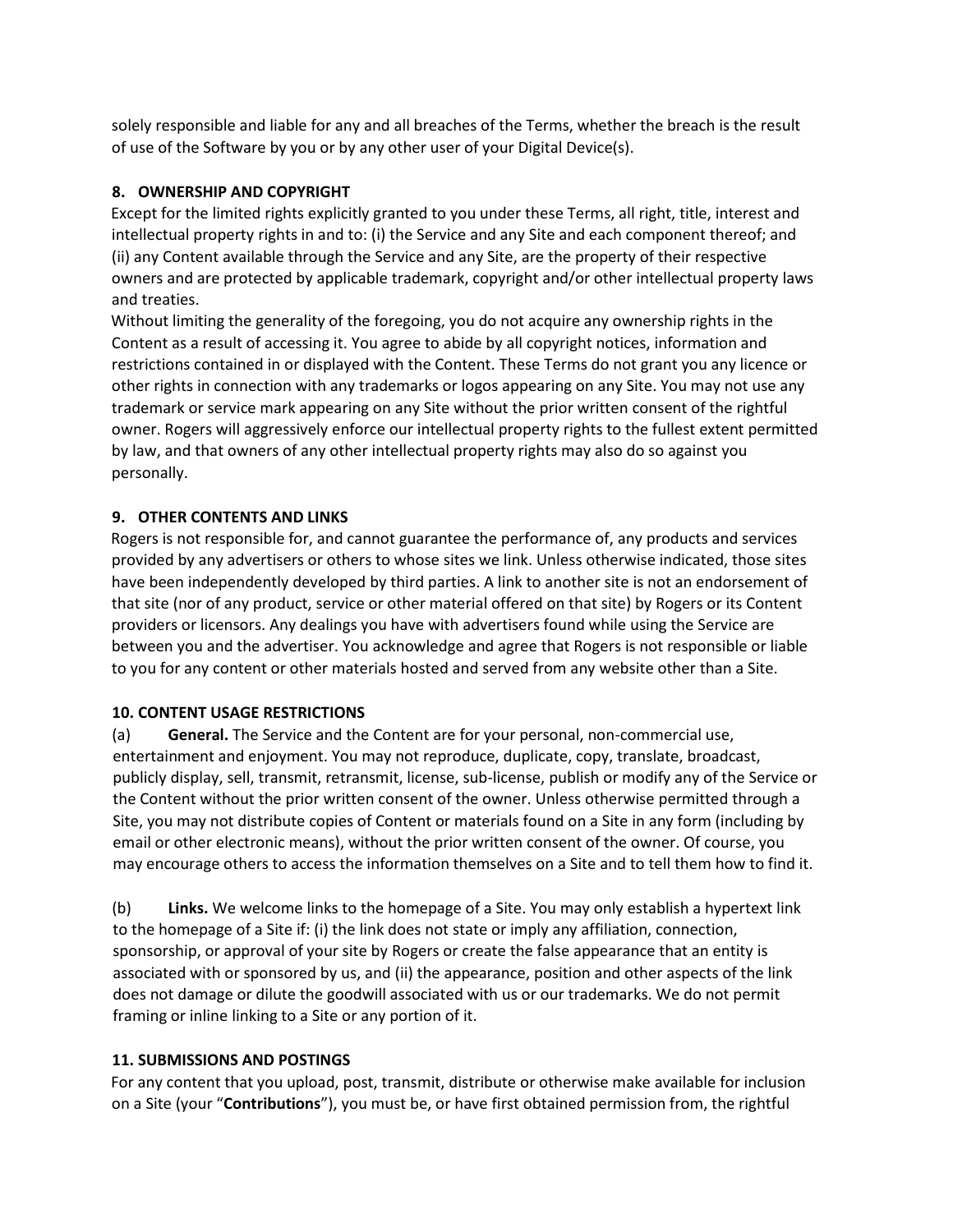owner of Contributions that you post. You acknowledge and agree that any of your Contributions will be treated as non-confidential and non-proprietary. By submitting your Contributions, you represent and warrant that: (i) you own those Contributions or otherwise have the right to grant, and do grant, to Rogers the world-wide, royalty-free, non-exclusive, perpetual, irrevocable, fully sublicensable and transferable licence to use, distribute, reproduce, modify, compress, adapt, publish, translate, communicate, publicly perform and publicly display your Contributions, and to incorporate them into other works in any format or medium now known or later developed; and (ii) you waive all moral rights in those Contributions. We have the right, but not the obligation, to monitor or investigate any of your Contributions posted to a Site. We may also access or preserve your Contributions to comply with legal process in Canada or foreign jurisdictions, operate the Service, ensure compliance with these Terms or any policies, or protect ourselves, our customers or the public. We may, without notice or liability, move, remove, edit, delete or refuse to post any of your Contributions, in whole or in part, that we decide in our sole discretion is unacceptable, undesirable or in violation of any law, these Terms or our Acceptable Use Policy. Rogers will not be liable to you for our deletion of any of your Contributions.

### **12. PROHIBITED ACTIVITIES**

Your use of a Site, the Service and the Content and any of your Contributions to a Site must comply with these Terms, all applicable laws and our Acceptable Use Policy, which accompanies these Terms and is available at [http://www.rogers.com/terms.](http://www.rogers.com/terms) For greater certainty, the term "**Services**" in our Acceptable Use Policy includes the Service.

### **13. RESPONSIBILITY FOR MINORS**

You must be of the age of majority in the province in which you reside in order to be a Registered User. If you have authorized a minor to use a Site or the Service, then you agree to be fully responsible for: (i) controlling the minor's access to and use of that Site or the Service; and (ii) the consequences of any misuse by the minor. You acknowledge that some of the areas of a Site and some of the Content may include material that is inappropriate for minors.

### **14. SUSPENSION AND TERMINATION**

(a) **By Rogers.** Rogers may at any time, without notice to you, restrict, block, suspend or terminate any or all of your use of a Site (or any portion thereof), the Service or your account if you fail to comply in full with any of these Terms or any other terms, agreements, or policies (including, without limitation, our Acceptable Use Policy) that apply to a Site and the use of it. Any termination will not relieve you of any obligation to pay fees accrued prior to termination.

(b) **Of the Service.** Subject to subsection 14(c), Rogers may at any time, without notice or liability, refund, suspend or discontinue the Service (or any portion of it). Your right or liability to use Software will terminate automatically if the Service with which the Software is used is terminated or expired. Upon termination of your right to use Software for any reason, you must delete the Software.

(c) **Subscription** Content. If you subscribe to the Service directly through Rogers, then Rogers may discontinue any Subscription Content that you subscribe to upon no less than **30** days' (if you are a resident of Québec, **60** days') advance written notice to you. Unless otherwise set out in any applicable Subscription Terms, you may terminate your recurring subscription to Subscription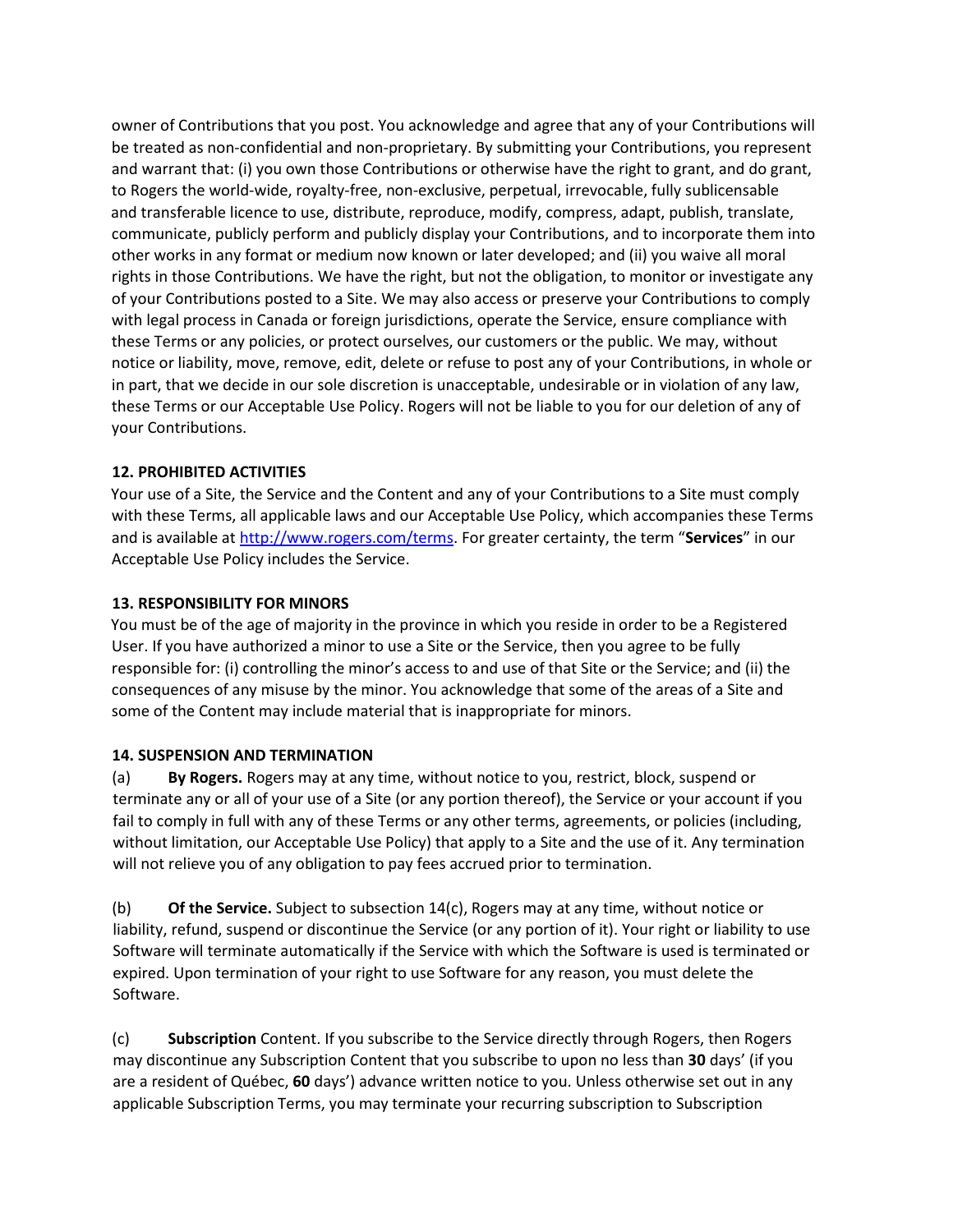Content at any time by notifying us through one of the contact options specified at Section 19. **Not applicable to residents of Québec:** That termination (including your loss of access to the terminated Subscription Content) will be effective as of the end of the last subscription period for which you have already paid. **Applicable only to residents of Québec:** That termination (including your loss of access to the terminated Subscription Content) will be effective as of the date you notify us or a future date that you request (if applicable), whichever is later. You will be refunded for the portion of that subscription period not completed as of the termination date.

If you subscribe to the Service through a third party, then any cancellation of Service described in this subsection will be governed by the terms of service of that third party.

#### **15. INDEMNIFICATION**

**To the maximum extent permitted by applicable law, you will defend, indemnify and hold harmless Rogers and its affiliates, licensors, suppliers and agents (and each of their respective directors, officers, employees, shareholders and representatives) (collectively, the "Rogers Parties") from and against all claims, liability, losses, actions, proceedings, suits, damages, settlements, penalties, fines, costs and expenses, including all reasonable legal fees and other litigation expenses, arising out of: (i) your breach of any provision of these Terms or our Acceptable Use Policy; (ii) your use or misuse of a Site or the Content and the placement or transmission of your Contributions on a Site made by you or others using your account; (iii) your use of or inability to use any Software; or (iv) any violation, alleged violation or misappropriation of any intellectual property right or non-proprietary right of a third party. Rogers may, in its sole discretion and at its own expense, assume the exclusive defence and control of any matter otherwise subject to indemnification by you. You will co-operate as fully as reasonably required in the defence of any claim. Your indemnification shall survive any termination of your right to use a Site and the Service.** 

#### **16. NO WARRANTIES**

**All Sites, the Service and all Content, material, information or postings found on or accessed through a Site, are provided on an "as is" basis. To the maximum extent permitted by applicable law, the Rogers Parties expressly disclaim any and all representations, warranties and conditions, express and implied, including, without limitation, any and all representations and warranties of title and non-infringement, and all implied warranties and conditions of merchantable quality, fitness for any particular purpose, suitability for any particular purpose, and any representations, warranties or conditions arising from any course of dealing or usage of trade, for a Site, the Service or the Content contained in or accessed through a Site. To the maximum extent permitted by applicable law, none of the Rogers Parties makes any representations or warranties as to the performance, availability, accuracy, timeliness, reliability, secure operation, truthfulness or completeness of a Site, the Service or the Content contained in or accessed through a Site, including, without limitation, the contents, transmission or delivery of any Content, information, material, or posting found on a Site, any services provided through a Site (including the Service), or any links to other sites made available on a Site or the content contained on those site(s), or, for Software, the operation of the Software or any feature of the Software. To the maximum extent permitted by applicable law, none of the Rogers Parties makes any representations or warranties that a Site or access to and use of a Site will be continuous, accurate, uninterrupted, error-free, or free from defects, viruses or other harmful codes or components. For Software, to the maximum extent permitted**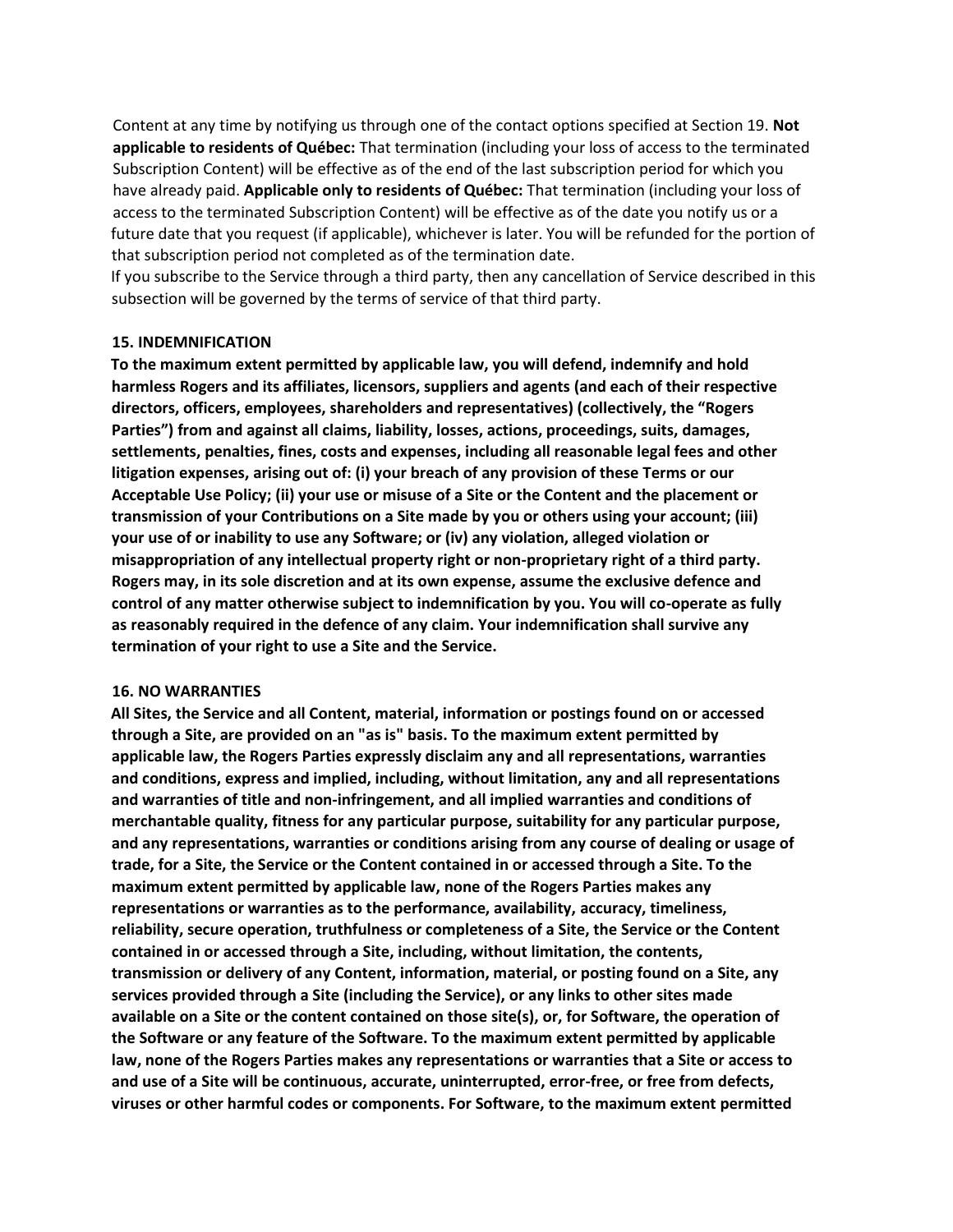**by applicable law, all representations, warranties and conditions of any kind, express or implied, are excluded including any related to completeness of response, results and workmanlike effort for the Software. You expressly agree that use of a Site and the Service are at your sole risk.** 

**Information provided on a Site may contain references or cross-references to Rogers products and services that are not available in your local area and Rogers makes no representations or warranties as to the availability of those products and services in your local area and any references do not imply that Rogers intends to provide those products or services in your local area. Rogers recommends that you consult with your nearest Rogers location for information regarding the products and services which may be available to you in your local area.** 

#### **17. LIMITATIONS OF LIABILITY**

**(a) Not applicable to residents of Québec: To the maximum extent permitted by applicable law, under no circumstances, including without limitation, negligence, gross negligence, negligent misrepresentation and fundamental breach, shall any of the Rogers Parties be liable to you or any third party for:** 

**(i) any direct, indirect, incidental, special, consequential, economic or punitive damages (including loss of profit or revenue, financial loss, loss of business opportunities, loss, destruction, interception, misdelivery or alteration of data, files, software or other information, breach of privacy or security, property damage, personal injury, death or any other foreseeable or unforeseeable loss, however caused) or any loss that results from the Support for any Software, the use of, or the inability to use, a Site, the Service or any Content, information, material, or postings on a Site (including, without limitation, your Contributions), directly or indirectly, or the transmission of confidential or sensitive information over the Internet. These limitations apply regardless of whether the party liable or allegedly liable was advised, had other reason to know, or in fact knew of the possibility of damages. You specifically acknowledge and agree that none of the Rogers Parties shall be liable for any defamatory, offensive or illegal conduct of any user, including you; and** 

**(ii) any losses, claims, damages, expenses, liabilities or costs (including, without limitation, reasonable legal fees and other litigation expenses) resulting directly or indirectly out of, or otherwise arising in connection with, any claim that the use or intended use of the Software infringes the copyright, patent, trade-mark, trade secret, confidentiality, privacy, or other industrial or intellectual property rights or contractual rights of any third party. These limits apply to any act or omission of any of the Rogers Parties, whether or not those acts or omissions would otherwise give rise to claims or causes of action in contract, tort, pursuant to statute or pursuant to any other doctrine of law.** 

**(b) Applicable only to residents of Québec: Except for damages resulting from a Rogers Party's own act, the Rogers Parties will not be liable to you or any third party for: (i) any damages (including loss of profit or revenue, financial loss, loss of business opportunities, loss, destruction, interception, misdelivery or alteration of data, files, software or other information, breach of privacy or security or property damage) or any loss that results from the Support for any Software, the use of, or the inability to use, a Site, the Service or any Content, information, material, or postings on a Site (including, without limitation, your Contributions), directly or indirectly, or the transmission of confidential or sensitive information over the Internet. You specifically acknowledge and agree that none of the Rogers Parties shall be liable for any defamatory, offensive or illegal conduct of any user, including you; and**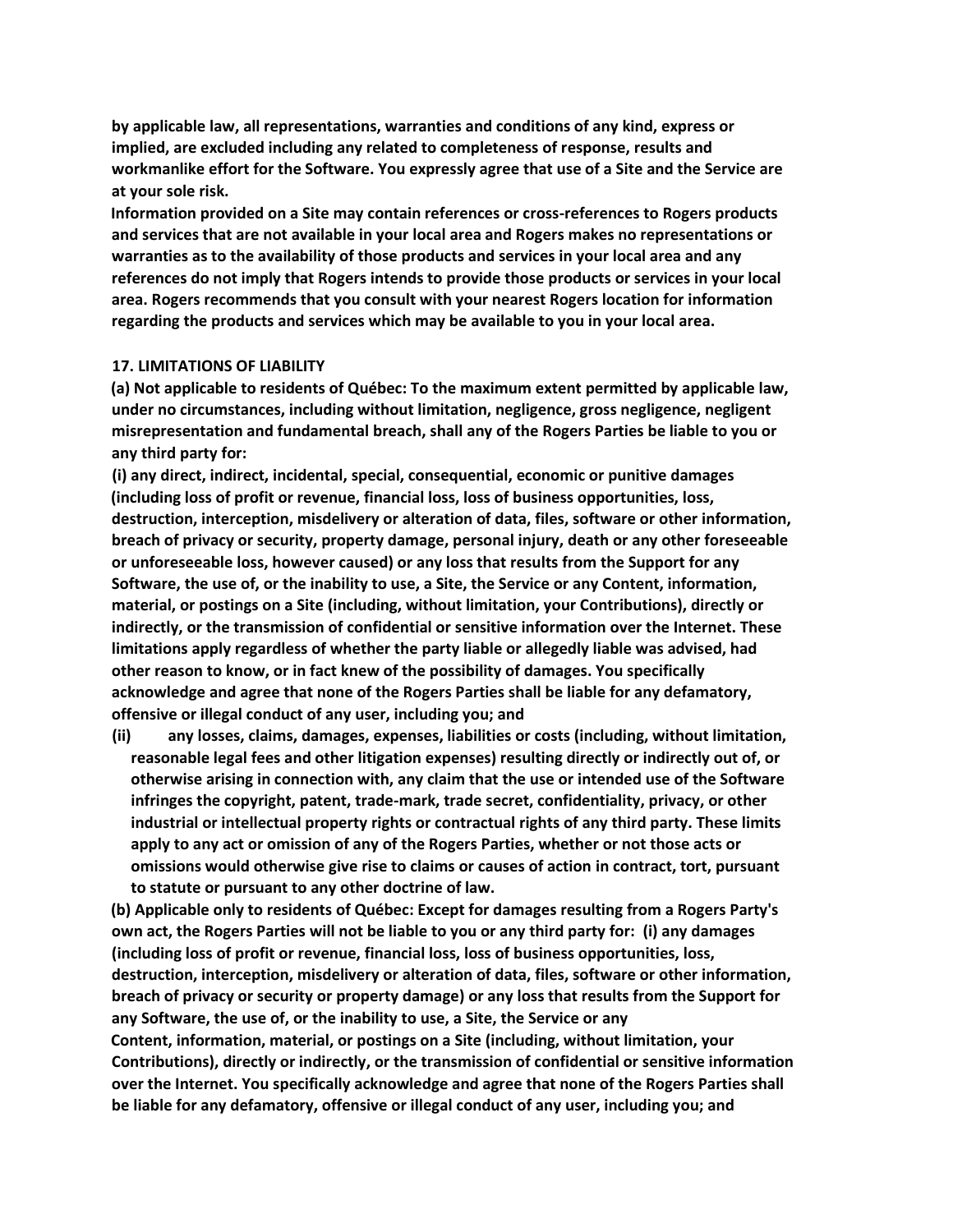**(ii) any losses, claims, damages, expenses, liabilities or costs (including, without limitation, reasonable legal fees and other litigation expenses) resulting directly or indirectly out of, or otherwise arising in connection with, any claim that the use or intended use of the Software infringes the copyright, patent, trade-mark, trade secret, confidentiality, privacy, or other industrial or intellectual property rights or contractual rights of any third party.** 

### **18. ARBITRATION**

**Not applicable to residents of Québec: To the extent permitted by applicable law**, unless we agree otherwise, any claim, dispute or controversy, whether in contract or tort, under statute or regulation, or otherwise, and whether pre-existing, present or future, arising out of or relating to the following items will be determined by final and binding arbitration to the exclusion of the courts: these Terms, including, without limitation, any license granted under these Terms;

- the Service or a Site;
- oral or written statements, advertisements or promotions relating to these Terms, the Service or a Site; or
- the relationships that result from these Terms.

**Not applicable to residents of Québec: Where applicable**, arbitration will be conducted in the province in which you reside, on a simplified and expedited basis by one arbitrator under the current laws and rules relating to commercial arbitration in the province or jurisdiction in which you reside on the date of the notice. Rogers will pay all reasonable costs associated with that arbitration. Any arbitration will be conducted in accordance with our Arbitration Protocol, which is available at [http://www.rogers.com/terms.](http://www.rogers.com/terms)

### **19. FEEDBACK**

To contact Rogers in connection with Rogers NHL LIVE™, please contact us through one of the following options:

- Live chat with us at www.rogershelp.com
- Call us at 1-888-900-NHL1

### **20. OTHER IMPORTANT TERMS**

These Terms are governed exclusively by the laws of the province in which you reside, but if you reside outside of Canada, then these Terms are governed exclusively by the laws of the province of Ontario and the laws of Canada applicable therein, without giving effect to their conflict of laws principles, and you submit to the jurisdiction of the courts of Ontario. **Please note that your rights and remedies may vary by province.** These Terms, as amended from time to time, any applicable Subscription Terms, any other documents referenced herein and any rules, policies, guidelines or other agreements posted on a Site by Rogers constitute the entire agreement between Rogers and you for your use of a Site and the Service. Your use of a Site may also be governed by any applicable NHL Terms. Either party's failure to insist upon or enforce strict performance of any provision of these Terms does not mean that party has waived any provision or right in these Terms. No waiver by either Rogers or you of any breach or default under these Terms shall be deemed to be a waiver of any preceding or subsequent breach or default. If any provisions contained in these Terms are determined to be void, invalid, or otherwise unenforceable by a court of competent jurisdiction, that determination will not affect the remaining provisions. If any portion of these Terms is unenforceable, the unenforceable portion shall be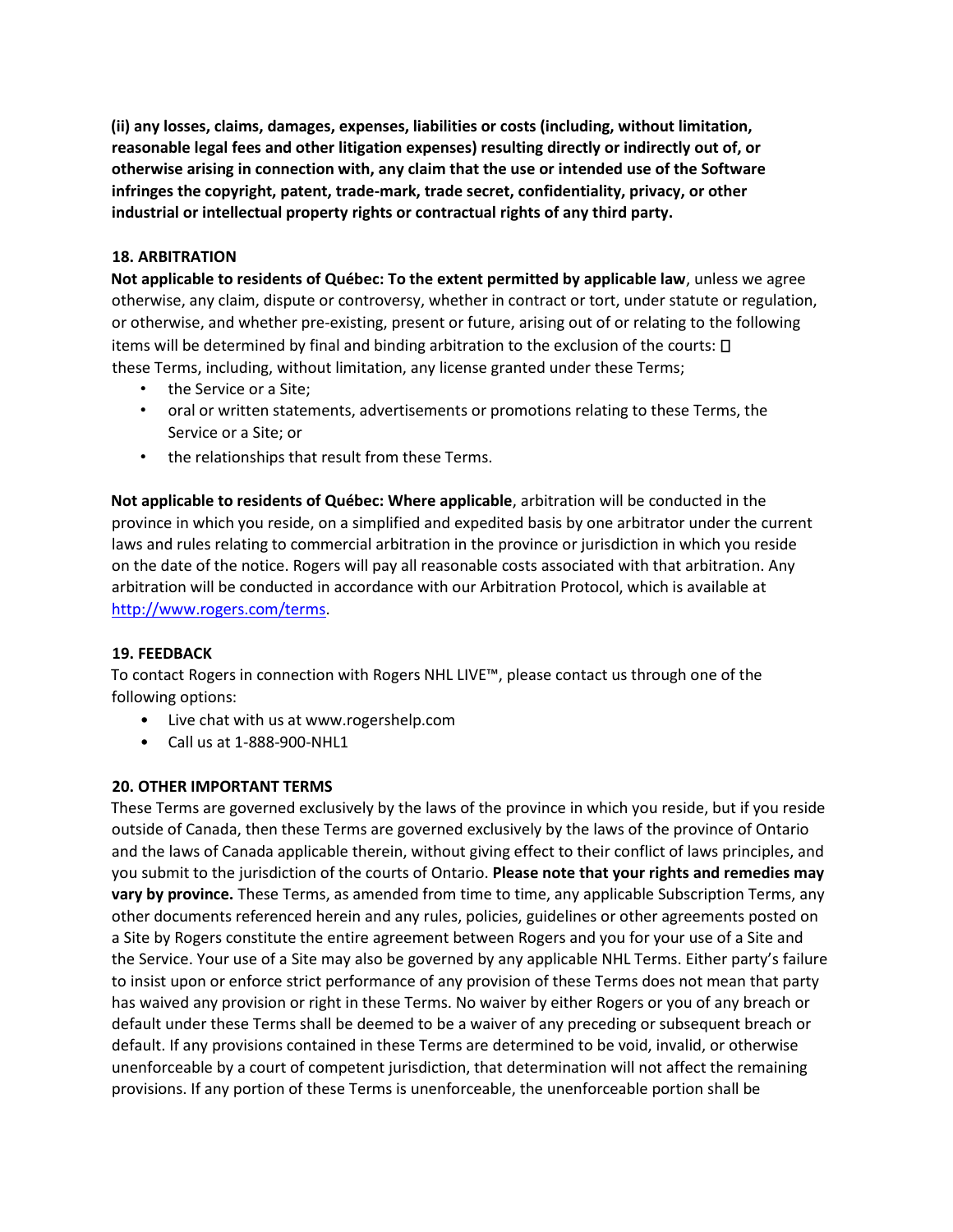construed in accordance with applicable law as nearly as possible to reflect Rogers' original intentions and the remainder of the provisions shall remain in full force and effect. Neither the course of conduct between you and Rogers nor trade practice shall act to modify any provision of these Terms. These Terms enure to the benefit of and are binding on you, your heirs and your legal personal representatives and on your and Rogers' respective successors and assigns. You may not assign or transfer these Terms without our prior consent. We may assign or transfer these Terms or any of our rights or obligations under these Terms without your consent. The provisions of Sections 14-18 and 20 survive termination of the Service. If you are dissatisfied with a Site or with these Terms, then your sole remedy is to stop using all Sites. You will then destroy all materials you obtained on any Site and any copies you may have made.

These Terms have been drawn up in the English language at the express request of the parties. Les présentes modalités ont été rédigées en anglais à la demande expresse des parties.

#### **21. NOTICES**

Any notice of a claim must be given to the Rogers Legal Department, 333 Bloor Street East, Toronto, Ontario M4W 1G9. Any notice will be deemed to have been given on the date on which it was sent by the party giving the notice.

### **Last Updated on September 1, 2015. ACCEPTABLE USE POLICY**

Please direct any questions or comments regarding this Acceptable Use Policy ("**AUP**") and complaints of violations of this AUP by subscribers to abuse@rogers.com. Except where otherwise indicated, "**you**" and "**your**" means you and every person who uses the Services through your account

#### Introduction

When using our services, the Equipment, our facilities or networks and any products, content, applications or services in conjunction with the Services or Equipment, you must comply with all applicable laws, and our policies, rules and limits including this AUP. This AUP supplements and is incorporated into the Rogers Terms of Service (the "**Terms**"), which accompanies this AUP. It is also available at http://www.rogers.com/terms. Unless otherwise defined in this AUP, defined terms have the meanings given to them in the Terms.

# **IF YOU DO NOT AGREE TO BE BOUND BY THE TERMS AND THIS AUP, AS AMENDED FROM TIME TO TIME, YOU SHOULD IMMEDIATELY STOP USING THE SERVICES AND NOTIFY ROGERS THAT YOU ARE TERMINATING THE SERVICES.**

#### **Prohibited Activities**

Without limitation, you may not use (or allow anyone else to use) our Services to:

- (i) use, possess, post, upload, transmit, disseminate or otherwise make available content that is unlawful or violates the copyright or other intellectual property rights of others (as described in more detail below);
- (ii) participate in any illegal soliciting or gaming schemes;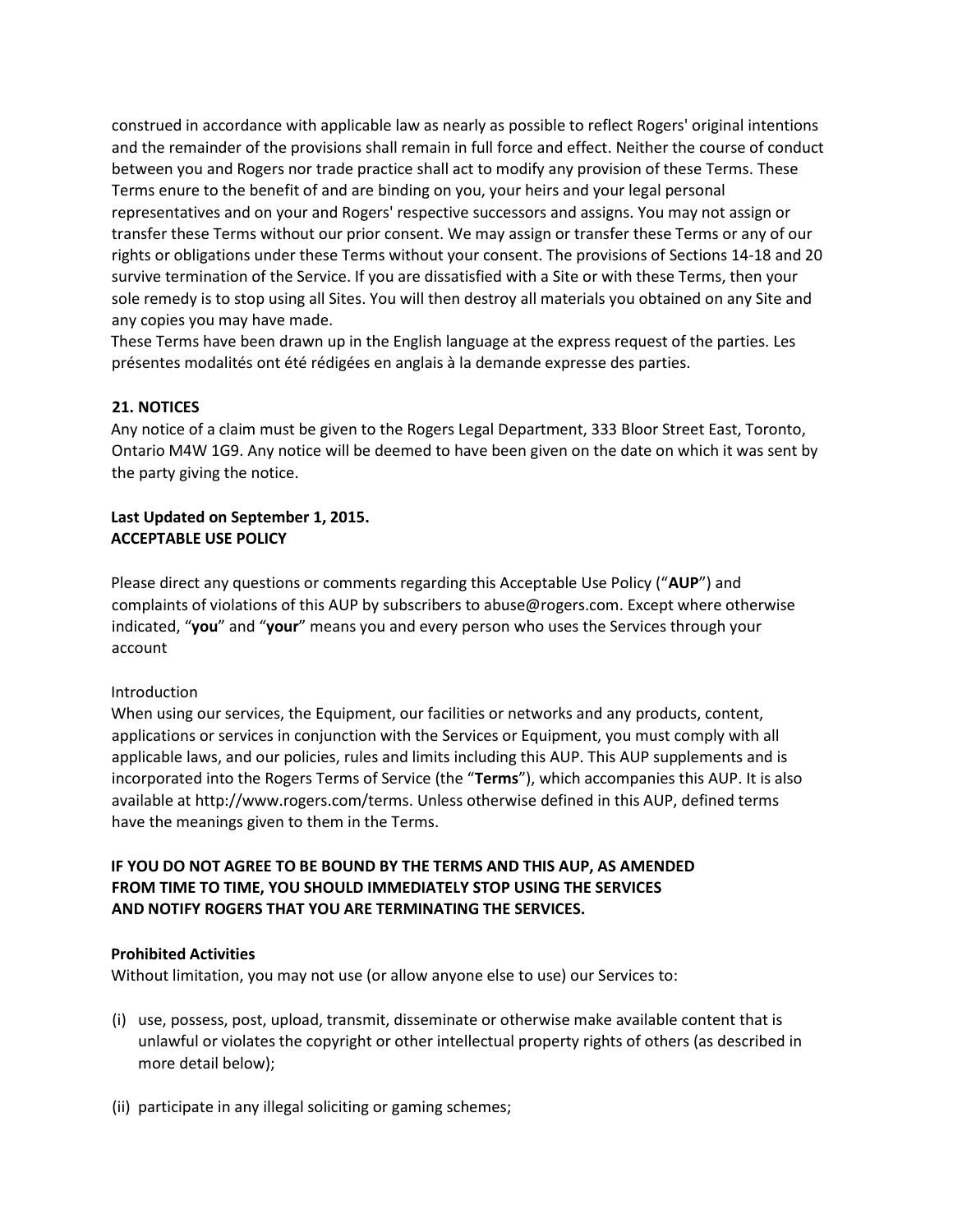- (iii) attempt to use the Services in such a manner so as to avoid incurring charges for usage;
- (iv) participate in any fraudulent activities, including impersonating any person or entity or forging anyone else's digital or manual signature. You assume all risks regarding the determination of whether material is in the public domain;
- (v) access the Internet via the Services using Internet Protocol (IP) addresses other than the IP address(es) assigned to you by us;
- (vi) invade another person's privacy, collect or store personal data about other users, or stalk or harass another person or entity;
- (vii)access any computer, software, data or any confidential, copyright-protected or patent-protected material of any other person, without the knowledge and consent of that person, or use any tools designed to facilitate access, such as "**packet sniffers**";
- (viii) upload, post, publish, deface, modify, transmit, reproduce, distribute in any way or otherwise make available information, software or other material protected by copyright or other proprietary or contractual right (such as a non-disclosure agreement) or related derivative works, without obtaining permission of the copyright owner or rightsholder;
- (ix) use, reproduce, distribute, sell, resell or otherwise exploit the Services or content we provide orwhich you obtain through the Services for any commercial purposes;
- (x) copy, distribute, sub-license or otherwise make available any software or content we provide or make available to you or which you obtain through the Services, except as authorized by us;

(xi) alter, reproduce, or tamper with the Services or any function, component or identifier of your Equipment, such as the Electronic Serial Number (ESN) or the International Mobile Equipment Identity (IMEI) that is not meant to be altered, reproduced or tampered with;

- (xii)restrict, inhibit or interfere with the ability of any person to access, use or enjoy the Internet, the Services or any Equipment used to connect to the Services, or create an unusually large burden on our networks, including, without limitation, posting, uploading, transmitting or otherwise making available information or software containing a virus, lock, key, bomb, worm, Trojan horse or other harmful, limiting, destructive or debilitating feature, distributing mass or unsolicited email ("**spam**") or other messages, or otherwise generating levels of traffic sufficient to impede others' ability to send or retrieve information, or to use the Services in an abusive manner in connection with any unlimited packages, options or promotions;
- (xiii) disrupt any backbone network nodes or network service, or otherwise restrict, inhibit, disrupt or impede our ability to monitor or deliver the Services, any transmissions or data;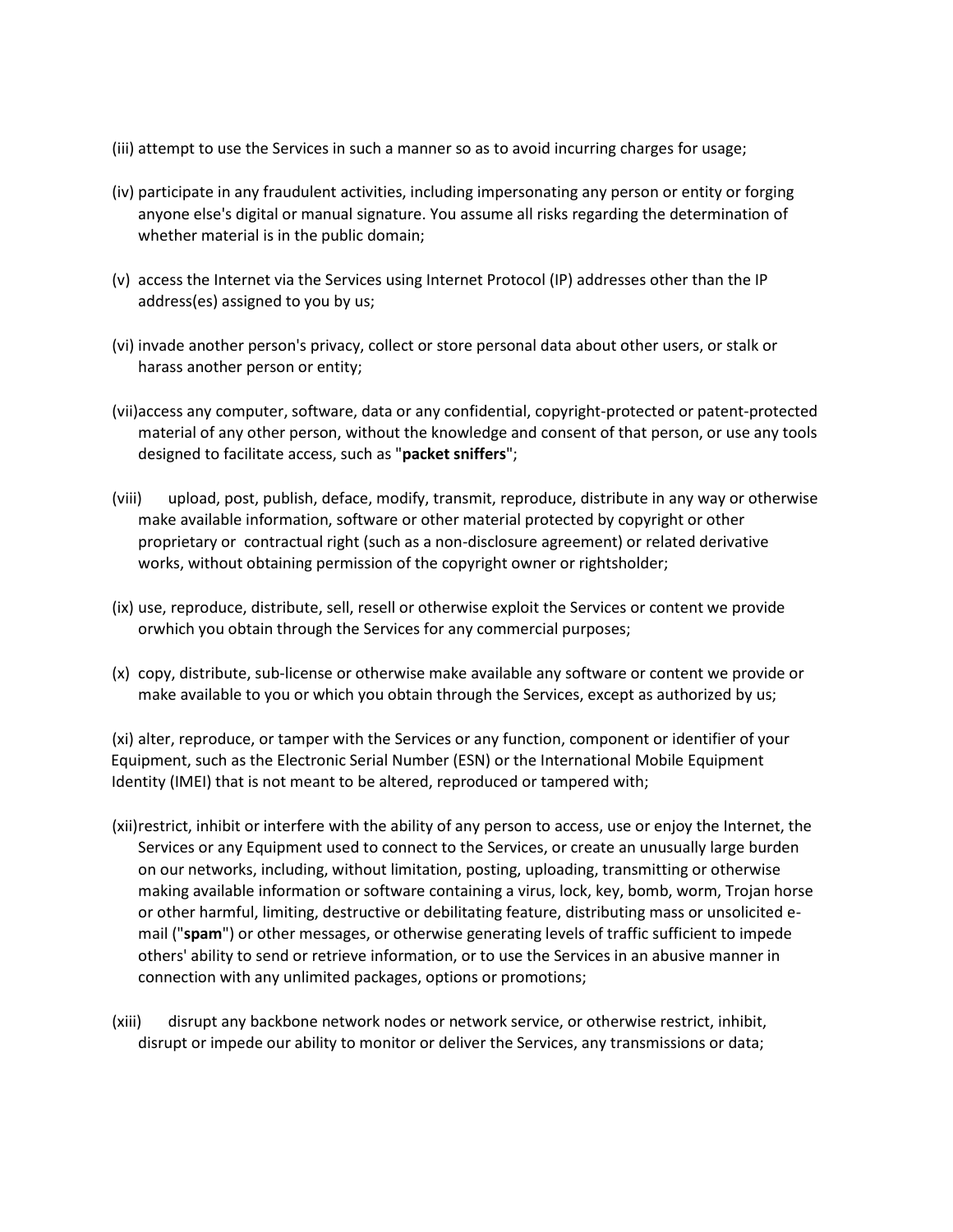- (xiv) interfere with computer networking or telecommunications service to or from any Internet user, host, provider or network, including, without limitation, denying service attacks, overloading a service, improperly seizing or abusing operator privileges ("**hacking**"), or attempting to "**crash**" a host;
- (xv)use the Services for anything other than your own personal purposes (such as reselling the Services, providing Internet access or any other feature of the Services to any third party) or share or transfer your Services without our express consent;
- (xvi) operate a server in connection with the Services, including, without limitation, mail, news, file, gopher, telnet, chat, Web, or host configuration servers, multimedia streamers or multi-user interactive forums;
- (xvii) impersonate any person or entity, including, without limitation, a Rogers official, forum leader, guide or host, or falsely state or otherwise misrepresent your affiliation with a person or entity;
- (xviii) forge headers or otherwise manipulate identifiers in order to disguise the origin of any content transmitted through the Services; or
- (xix) port scan a person's computer or wireless device without that person's consent, or use any tools designed to facilitate these scans.

#### **Unlawful or Inappropriate Content**

Any Rogers Party reserves the right to move, remove or refuse to post any content, in whole or in part, that it, in its sole discretion, decide are unacceptable, undesirable or in violation of the Terms or this AUP. This includes, without limitation:

- (i) obscene, profane, pornographic content;
- (ii) defamatory, fraudulent or deceptive statements;
- (iii) threatening, intimidating, abusive or harassing statements;
- (iv) content that violates the privacy rights or intellectual property rights of others;
- (v) content that unlawfully promotes or incites hatred;
- (vi) content that is otherwise offensive or objectionable; or
- (vii)any transmissions constituting or encouraging conduct that would constitute a criminal offence, give rise to civil liability or otherwise violate any municipal, provincial, federal or international law, order or regulation.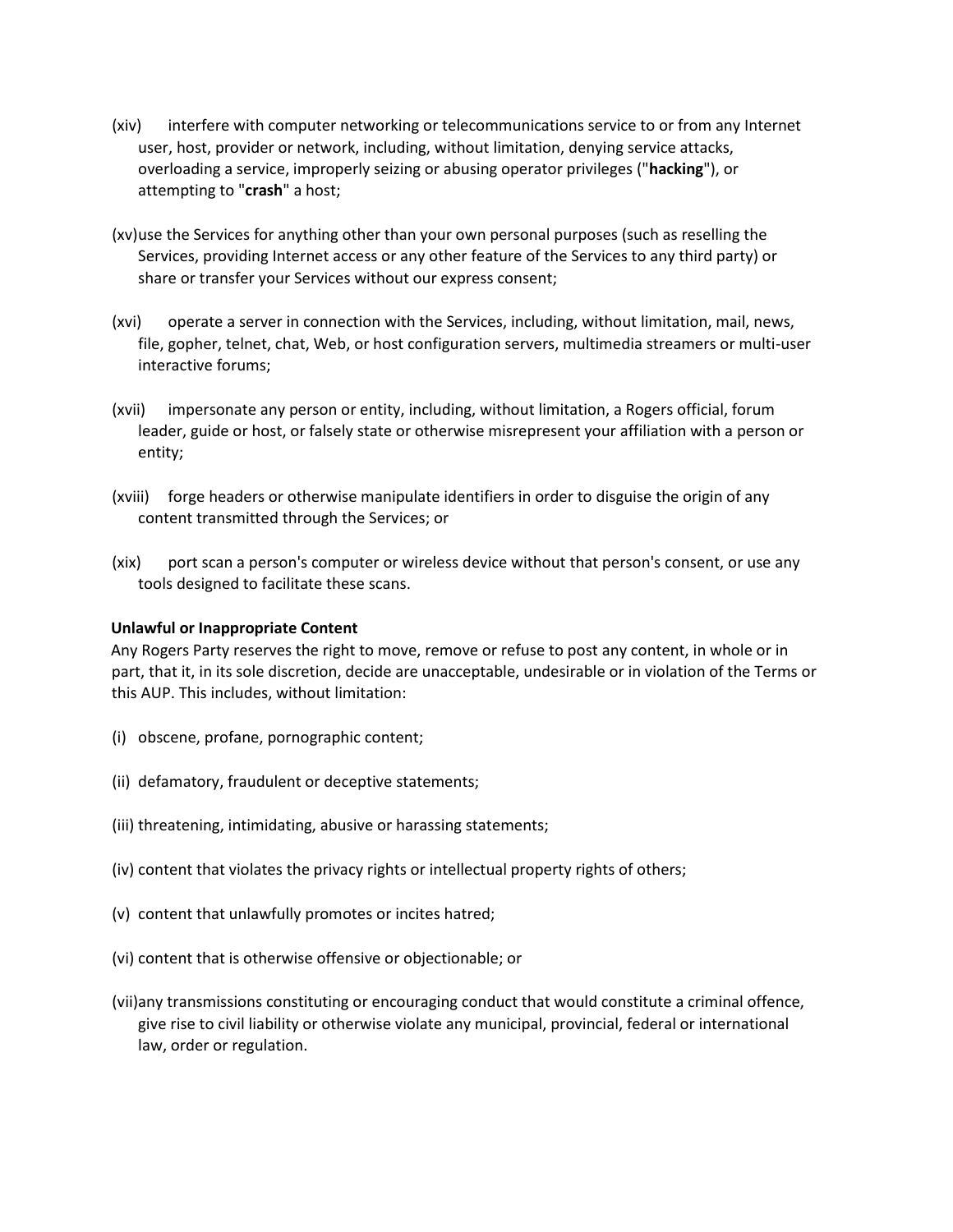For purposes of this AUP, "**content**" refers to all forms of communications including, without limitation, text, graphics (including photographs, illustrations, images, drawings, logos), executable programs, audiovisual recordings, and audio recordings.

#### **Security**

As set out above, you are responsible for any misuse of the Services, by you or by any other person with access to the Services through your Equipment or your account. Therefore, you must take steps to ensure that others do not gain unauthorized access to the Services through any means, including, without limitation, wireless networking and wired networking. The Services may not be used to breach the security of another user or to attempt to gain access to any other person's equipment, software or data, without the knowledge and consent of such person. Additionally, the Services may not be used in any attempt to circumvent the user authentication or security of any host, network, or account, including, without limitation, accessing data not intended for you, logging into or making use of a server or account you are not expressly authorized to access, or probing the security of other networks. Use or distribution of tools designed for compromising security, such as password guessing programs, cracking tools, packet sniffers or network probing tools, is prohibited. You may not disrupt the Services. The Services also may not be used to interfere with computer networking or telecommunications services to any user, host or network, including, without limitation, denial of service attacks, flooding of a network, overloading a service, improper seizing and abuse of operator privileges and attempts to "**crash**" a host. The transmission or dissemination of any information or software that contains a virus or other harmful feature is also prohibited. You are solely responsible for the security of any device you choose to connect to the Services, including any data stored on that device. In particular, Rogers recommends against enabling file or printer sharing of any sort. Rogers recommends that any files or services you do choose to make available for remote access be protected with a strong password or as otherwise appropriate. You agree to treat as confidential all access codes, personal identification numbers and/or other passwords that we may provide to you for use with the Services.

#### **Unsolicited Communications**

As set out above, the Services may not be used to send unsolicited, bulk or commercial messages or for any other unsolicited communications. This includes, without limitation, using automatic dialing and announcing devices to or otherwise make unsolicited voice or facsimile calls and bulk mailing of commercial advertising, informational announcements, charity requests, petitions for signatures and political or religious messages. Such communications may only be directed to those who have explicitly requested it. The Services may not be used to send messages to any individual who has indicated that he/she does not wish to receive messages from you. The Services may not be used to collect responses from unsolicited e-mail messages sent from accounts on other Internet hosts or email services that violate this AUP or the acceptable use policy of any other Internet service provider. Moreover, unsolicited e-mail messages may not direct the recipient to any web site or other resource that uses the Services. Forging, altering or removing e-mail headers is prohibited. You may not reference any Rogers network (for example, by including "Organization: Rogers" in the header or by listing an IP address that belongs to a Rogers network) in any unsolicited e-mail even if that e-mail is not sent through a Rogers network. "**Mail bombing**" is prohibited. That is, you may not send numerous copies of the same or substantially similar messages, nor may you send very large messages or files to a recipient with the intent to disrupt a server or account. The propagation of chain letters is similarly prohibited, whether or not the recipient wishes to receive such mailings.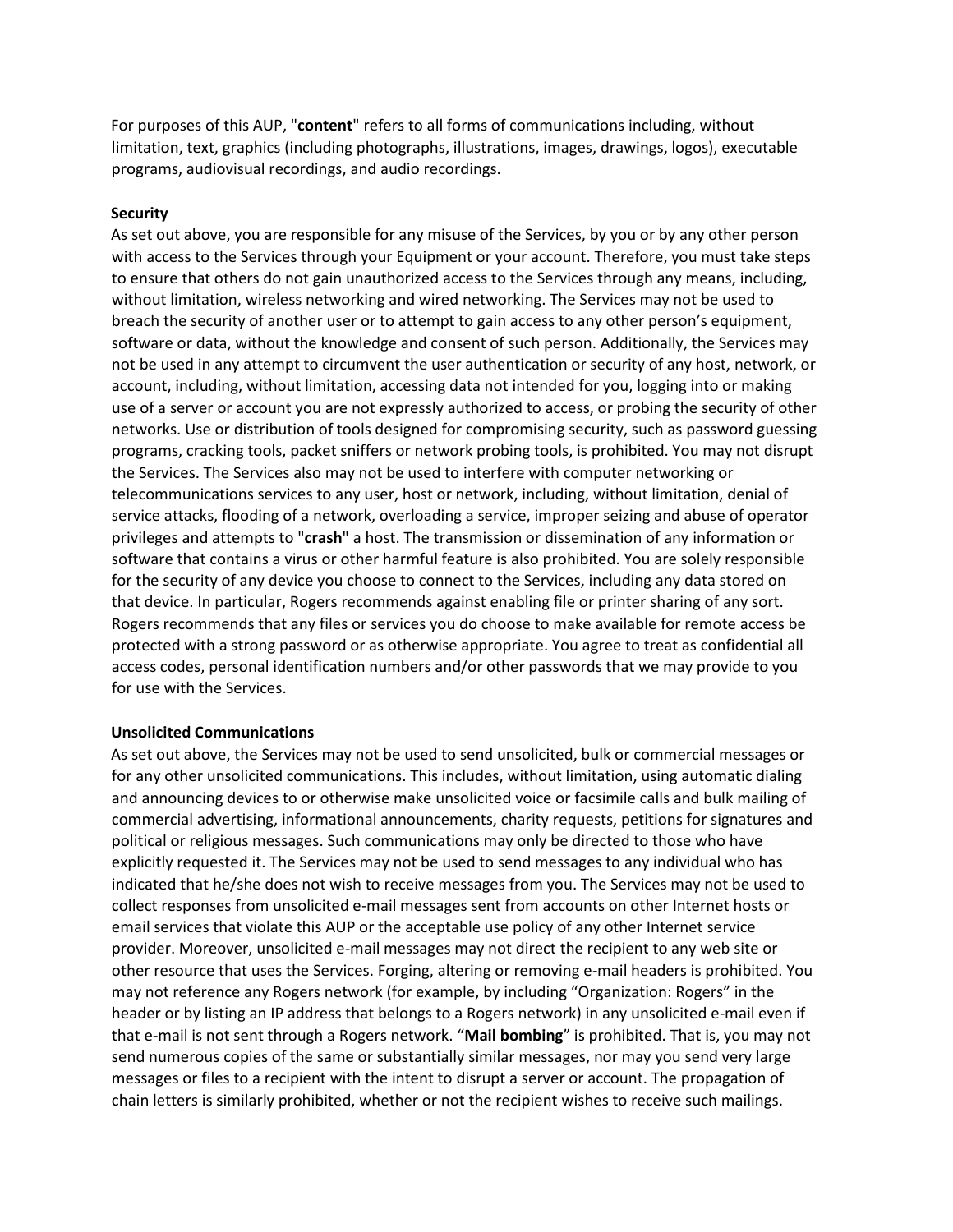Rogers is not responsible for the forwarding of e-mail sent to any account that has been suspended or terminated. Such e-mail will be returned to sender, ignored, deleted, or stored temporarily, at Rogers' sole discretion.

### **User-Generated Content Services**

"**User-Generated Content Services**" or "**UGC Services**" refers to any services that allow an end user to post, upload or generate content online to be shared with a limited or unlimited number of recipients and may include, without limitation: newsgroups, online forums, message boards, chat programs, wiki's, photo sharing services, customer review sites, video sharing services, blogs and web hosting.

Any User-Generated Content Services accessed through the Services must be used in accordance with the following:

(i) you must comply with the UGC Service's written charter, policies or FAQs;

(ii) you may only post advertisements, solicitations, or other commercial messages in the UGC Service if that service's charter, policies or FAQs explicitly permit them;

- (iii) you are responsible for determining the policies of the UGC Service before using it;
- (iv) you must adhere to daily volume, file size and format restrictions of any UGC Service;
- (v) unless otherwise specified in the UGC Service's charter, policies or FAQs, you must not forge, alter or remove any information from the UGC Service;
- (vi) the Rogers Parties have no obligation to monitor the content of any UGC Service and the Rogers Parties are not liable for any claims, losses, actions, proceedings, suits, liabilities, damages, settlements, penalties, fines, costs and expenses arising out of or relating to the content of any such service;
- (vii)you must not use the UGC Service to perform "**flooding**", which refers to deliberately repeating actions in quick succession in order to fill the screens of other Internet users with text or other content;
- (viii) any computer or other device connected through the Services may not maintain more than two simultaneous chat connections including, without limitation, the use of automated programs, such as "**bots**" or "**clones**". Automated programs may not be used when the account holder is not physically present at the device;
- (ix) you must not use the Services to send messages that disrupt another Internet user's equipment, software, hardware or user display; and
- (x) you must not forge, alter or obscure your identity (other than using a nickname) while participating in the UGC Service.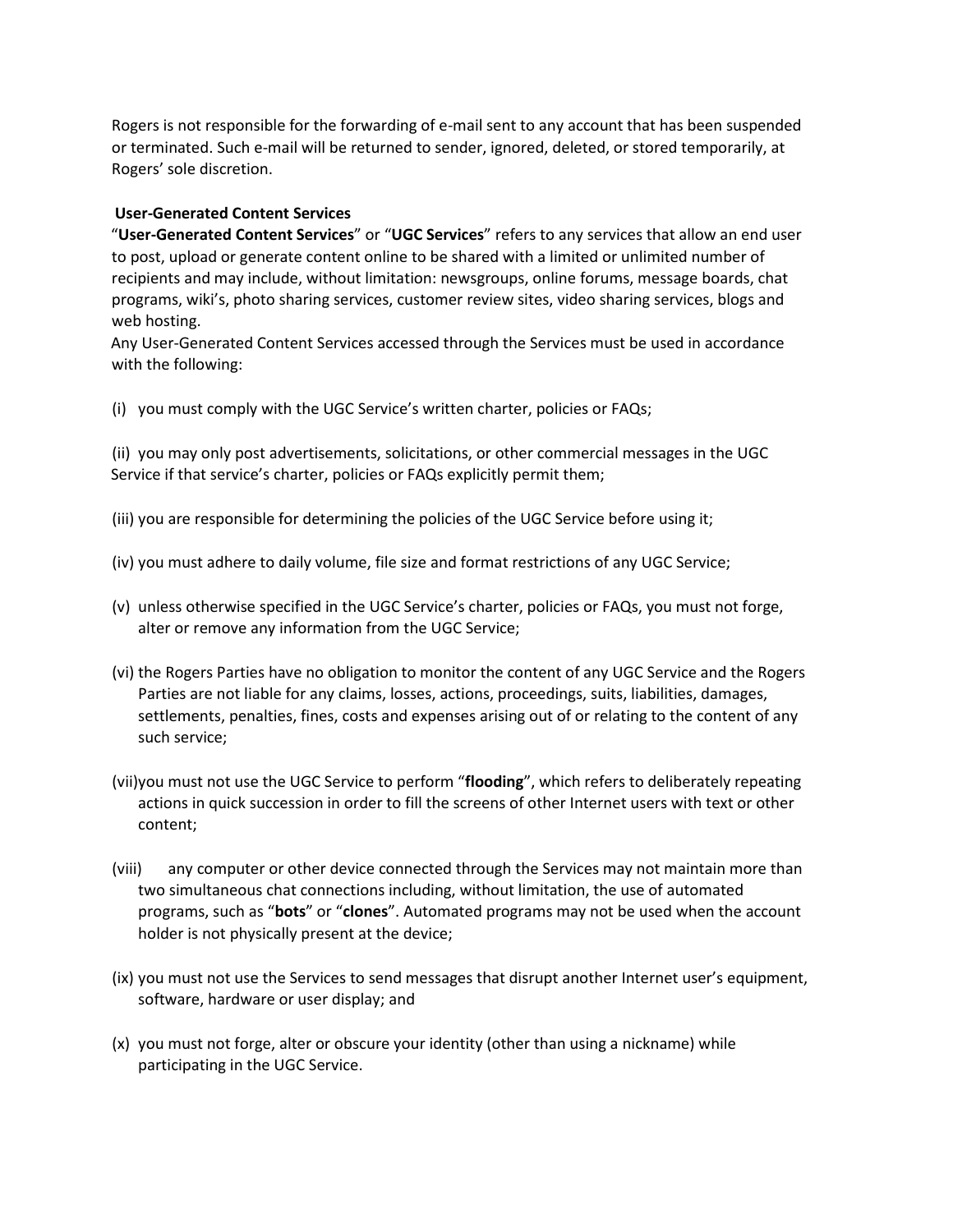#### **Bandwidth, Data Storage and Other Limitations**

You must comply with the then current bandwidth, data storage and other limitations on your applicable Services. You must also ensure that your activity does not improperly restrict, inhibit, or degrade any other subscriber's use of the Services, nor represent (in the sole judgment of Rogers) an unusually large burden on our networks. In addition, you must ensure that your activity does not improperly restrict, inhibit, disrupt, degrade or impede Rogers' ability to deliver the Services, and monitor and investigate the Services, backbone, network nodes, and/or other network services or components. You may not resell, share, or otherwise distribute the Services or any portion thereof to any third party without the written consent of Rogers. For example, you cannot provide Internet access to others through a dial up connection, host shell accounts over the Internet, provide e-mail or news service, or send a news feed. The Services are consumer products designed for personal access to and use of the Internet. For example, the Services do not provide the type of security, upstream performance and total downstream throughput capability typically associated with commercial use. You may not run a server in connection with the Services. You may not provide network services to others via the Services. In addition, you are prohibited from running servers for mail, http, ftp, irc, and dhcp, and multi-user interactive forums.

Your use of the Services may be subject to a usage limit, as set out in your Service Agreement. If you exceed that limit, you may be subject to additional usage charges. See

<http://www.rogers.com/uselimits> for the current usage allowance for your Services.

#### **Network Management**

We reserve the right to manage our networks in order to optimize their efficiency for the benefit of our subscribers, including, without limitation, by way of the following: rate limiting (speed), rejection or removal of spam or otherwise unsolicited bulk e-mail, anti-virus mechanisms, and protocol filtering. We may take any other action we deem appropriate in order to help ensure the integrity of the network experience for all subscribers. For details on our network management practices, visit [http://www.rogers.com/networkpolicy.](http://www.rogers.com/networkpolicy)

#### **Violation of this Acceptable Use Policy**

As set out in the Terms, we have the right, but not the obligation, to monitor or investigate any content that is transmitted using the Services (other than voice Services) or the Equipment; and to access or preserve content or information in accordance with the Terms. We prefer to advise subscribers of inappropriate behavior and any necessary corrective action. However, if the Services are used in a way that we, in our sole discretion, believe violates this AUP, any of the Rogers Parties may take any responsive actions they deem appropriate. Such actions may include, without limitation, temporary or permanent removal of content, cancellation of newsgroup posts, filtering of Internet transmissions, and/or the immediate suspension or termination of all or any portion of the Services or your account. The Rogers Parties will have no liability for any such responsive actions. The above described actions are not exclusive remedies and the Rogers Parties may take any other legal or technical action deemed appropriate. Upon termination of an account, any of the Rogers Parties are authorized to delete any files, programs, data and e-mail messages associated with such account. The failure to enforce this AUP, for whatever reason, shall not be construed as a waiver of any right to do so at any time. If any portion of this AUP is held invalid or unenforceable, that portion will be construed consistent with applicable law as nearly as possible, and the remaining portions will remain in full force and effect. This AUP shall be exclusively governed by, and construed in accordance with the governing law provision set out in the Terms.